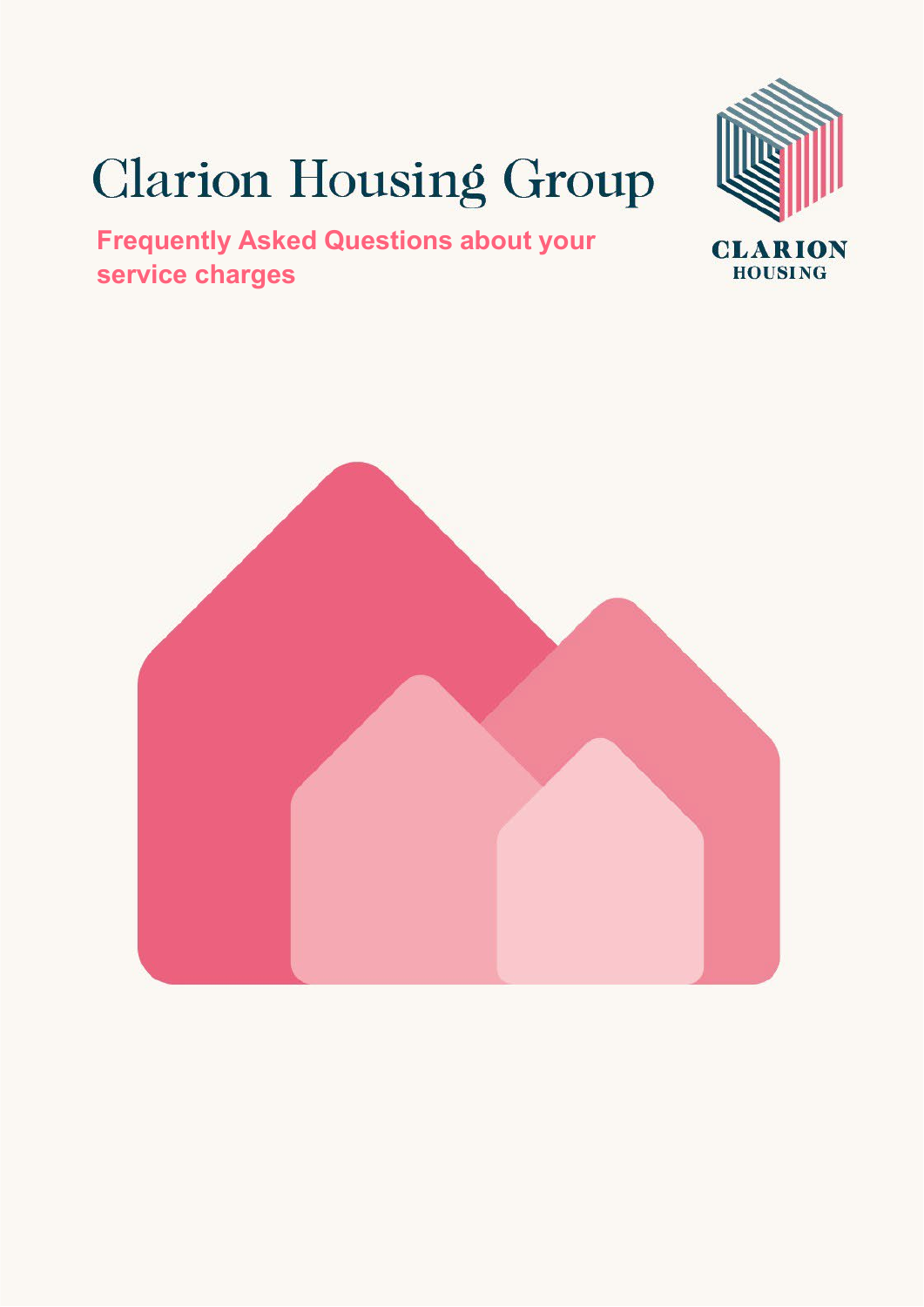

#### How are my service charges calculated?

#### **Social Rent tenancy**

If you have a Social Rent tenancy, the breakdown of your service charges outlines the charge for services you receive that are not covered by your rent.

Because we do not know exactly how much it will cost to provide your services next year, we have to estimate how much we think it is likely to cost. To make sure we are as accurate as possible, your new service charges are based on how much your services cost in previous years and consideration given to what services may need to be provided in the coming year. If you have any queries on your estimated service charges, please contact us on 0300 500 8000 to discuss further.

#### **Affordable Rent tenancy**

If you have an Affordable Rent tenancy, you will have communal service charges included within your rent. A breakdown may be provided for charges which relate to personal costs, such as heating and hot water consumed in your own home, or personal electricity and water consumption, depending on the arrangements for your building. These charges are not included within your rent.

#### **Home Owners (Shared Owners/Leaseholders/Freeholders)**

If you are a shared owner or a homeowner, in line with your lease or transfer document we will provide you with your estimated services charges before the beginning of the financial year (1st April).

Because we do not know exactly how much it will cost to provide your services next year, we have to estimate how much we think it is likely to cost. To make sure we are as accurate as possible, your new service charges are based on how much your services cost in previous years and consideration given to what services may need to be provided in the coming year. If you have any queries on your estimated service charges, please contact us on 0300 500 8000 to discuss further. Within six months of the end of the financial year (31st March), we will send you a certificate of actual expenditure which will tell you if there is any difference between what we estimated and what the actual cost has been. The difference will then be applied to your account on 30th September.

# **Fixed and Variable service charges**

Some of our tenancies have fixed service charges. We use our best endeavors to estimate the cost of services based on the services provided in the previous year. You will then be charged on the basis of this estimate.

If your tenancy agreement states you have variable services charges we will provide you with estimated service charges, followed by a certificate of what was actually spent on services within six months of the end of the financial year, by 30th September. If you have paid too much, or not enough, the difference will be carried over into the following year's charges and applied to your account.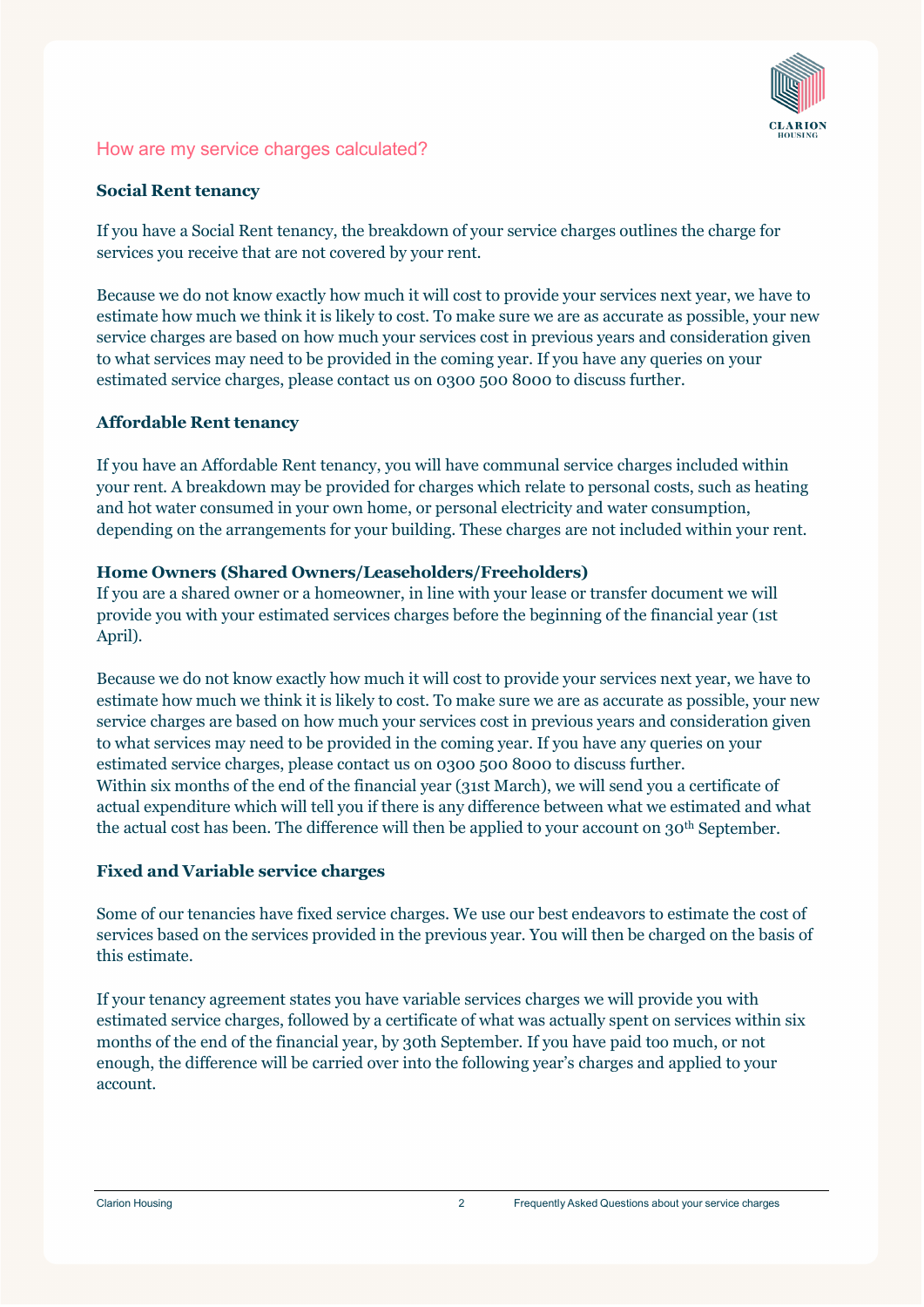# **Eligible and Ineligible Housing Benefit Charges**

Certain service charges are eligible for help through Universal Credit or Housing Benefit. Eligible charges are usually those related to services carried out in communal areas of the property, such as communal cleaning, or the cost of providing communal heating and lighting etc. There are however some service charges that are not eligible and are not covered by either Universal Credit or Housing Benefit, as a rule these are charges for personal services such as personal heating and hot water and contents insurance. If you would like further information on eligible and ineligible service charges in Universal Credit or Housing Benefit, please contact us on 0300 500 8000.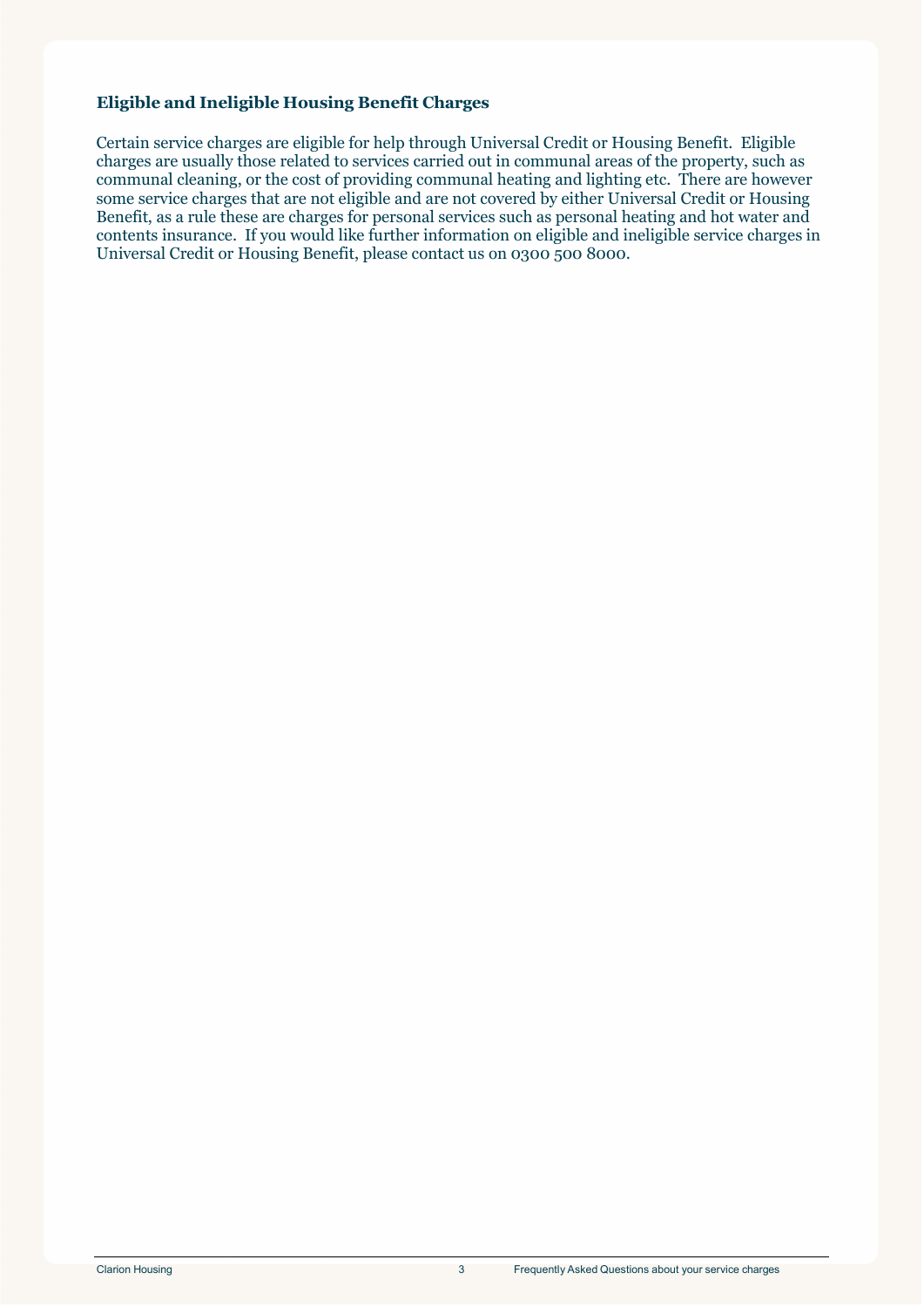# How are my service charges apportioned between my neighbours and me?

Properties are grouped into blocks and/or estates for dividing service charges. Service charges are apportioned depending on what is specified in the lease or other legal document relevant to your home and based on the services being provided. If you would like further information as to how your service charges are apportioned, please contact us on 0300 500 8000.

# How is my Ground Rent calculated?

If you are a homeowner your lease may require you to pay Ground Rent to the freeholder of your property. Your lease will also say if the amount of Ground Rent payable will increase over time. If you need to pay Ground Rent, you will receive a notice of demand that will tell you how much you need to pay. This is usually sent to you each year before 1st April.

# What can I do if I have a question about the charges stated in my breakdown?

If you are unhappy with the service provided, you can get in contact with us by visiting myclarionhousing.com/contactus or, alternatively, you can contact us on 0300 500 8000. We will be able to take details of why the service provided has not met your expectations and raise this with the relevant business teams to get in contact with you to discuss further. If you are unsatisfied with the outcome of your enquiry, please follow our complaints process to escalate this further.

If you are unhappy with the amount you are being charged for services provided, you can also contact us on the number above, or visit myclarionhousing.com/contactus. We will then be able to take details on the charge you are querying and ask our service charge team to look into the charge and offer an explanation as to why the charge has occurred and what the charge covers. If you are [unsatisfied with the outcome of yo](mailto:guideline@myclarionhousing.com)ur enquiry, please follow our complaints process to escalate this [further.](mailto:guideline@myclarionhousing.com)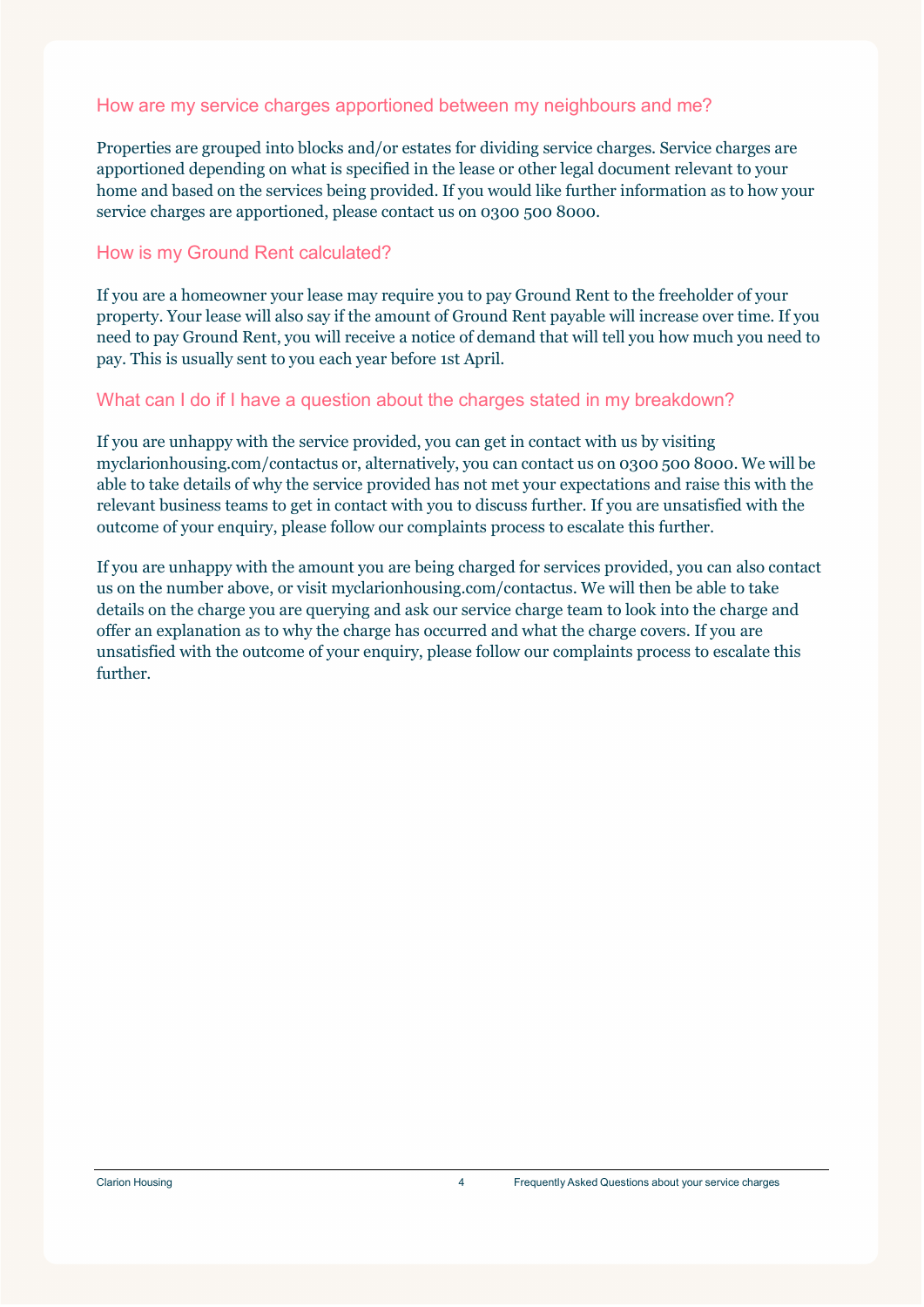# How can I request a written summary of costs for my service charges?

If you would like a full breakdown of your service charges please refer to point 9 and 10 in the Summary of tenant's rights and obligations document which will outline the steps you need to take. Upon receipt of your written request, we will be able to provide you with the requested information.

# Why do I pay an admin fee and a management fee?

The administration fee is charged on the total cost of services to communal service charges and it covers our costs of obtaining and managing the service and the cost of preparing and reconciling the service charge account. Whilst, a management fee is charged to some homeowners to cover our costs of managing the relationship with you as set out in your lease of freehold transfer and it covers our costs of managing the lease obligations, collecting rent and service charges and carrying out consultations with leaseholders. Essentially, the admin fee is charged on communal services provided, whilst the management fee covers our cost of managing the relationship with you as the homeowner.

Following a business review of structures and processes, resulting in overall cost reduction, administration fees will be charged at the lower of 15% on the cost eligible communal services and £200 per annum from April 2022. For management fees, there will be two tiers of charges set at either £65 or £140 per annum for existing homeowners already paying, with effect from April 2022.

Our Description of Services, below, should be able to assist you in understanding the items on your service charge breakdown, but please get in touch if you would like to query the services, or charges stated.

# Description of Services:

#### **Abandoned Vehicles:**

This charge is for the cost of removing abandoned vehicles from your estate.

#### Clarion Housing 5 Frequently Asked Questions about your service charges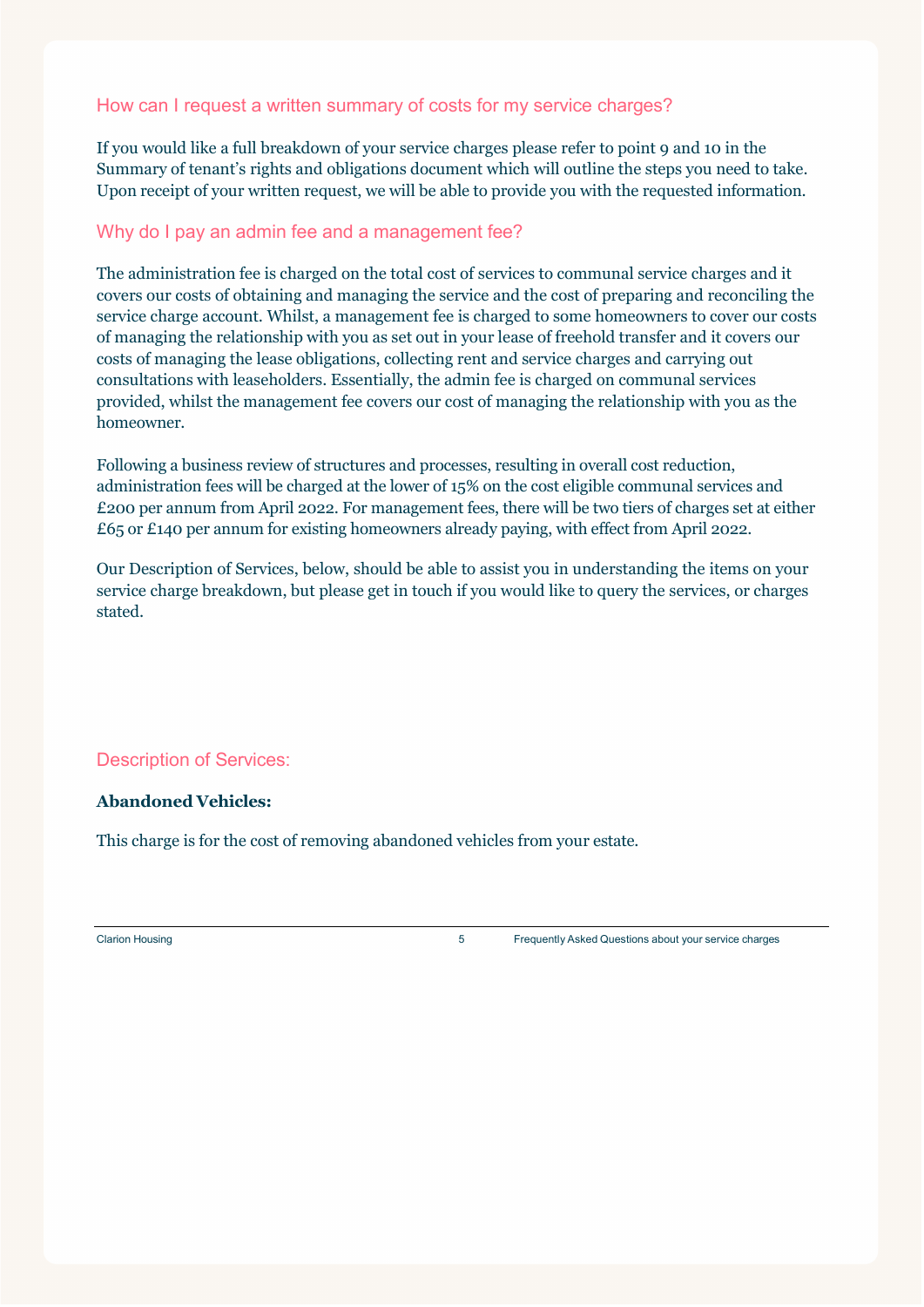#### **Administration Fee:**

This is a charge on the total cost of services to communal service charges. It covers our costs for obtaining and managing the service and the cost of preparing and reconciling the service charge account. For example, the administration charge for repairs will help meet the costs of staff involved in ordering the repair, checking the repairs for quality and paying contractor invoices.

#### **Bin Hire:**

This charge is for the hire of bins from the local authority or refuse company for the estate or block. This can also be for a depreciation cost for bins, whereby costs are spread over a certain timeframe to allow for them to be more manageable.

#### **Building Insurance:**

This charge is for Building Insurance - under the terms of your lease (where it applies), we have an obligation to insure the building on behalf of the leaseholders against risks like fire and flood. Leaseholders and shared owners are recharged for the cost of this insurance.

The building Insurance policy details are:

Building Insurance Provider – Igloo/Protector

Policy Number – Igloo / ASG002/2021 – 932838

Claims telephone number: 01245 341277

#### **Caretaking – Block or Estate:**

This charge is for caretaking services - on some sites we have caretakers providing both internal and external services to ensure the property and wider estate are maintained to a good standard. This charge includes costs such as vehicle hire, cleaning materials, a proportion of the caretaker's salary, estate services management costs and the equipment they use.

#### **Communal Cleaning:**

This charge is for the cost of cleaning the communal areas inside a block such as stairs, communal hallways and pathways by a contractor or a Clarion estate services team. Where an in-house estate services team carries out communal cleaning, this charge will be a contribution to the cleaning equipment and materials used.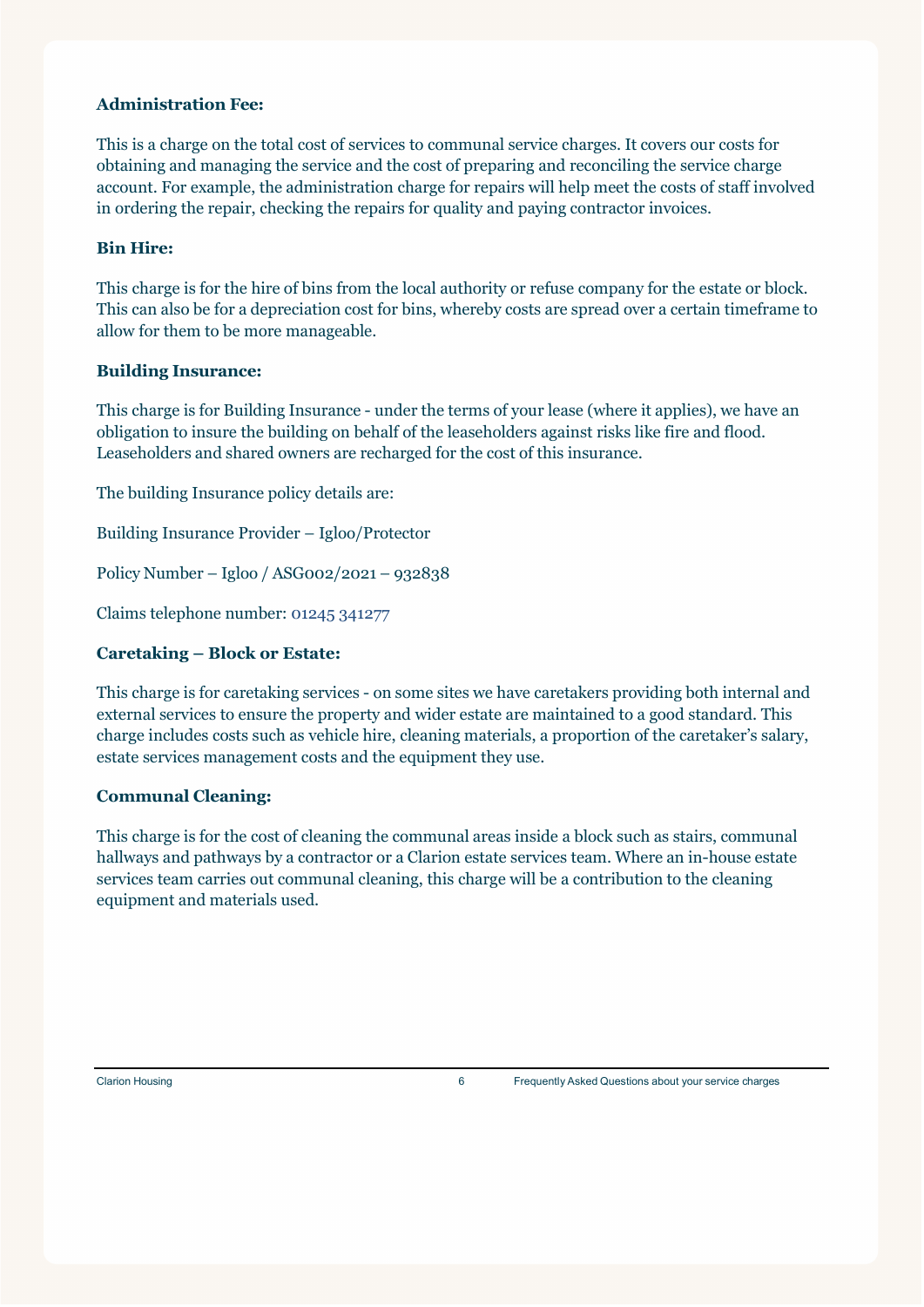# **Communal Electricity:**

This charge is for the cost of electricity and power to communal areas including power to lifts, communal boilers, air source heat pumps and water pumps. Charges are based on the amount billed by the energy provider.

# **Communal Gas:**

This charge is for the cost of fuel charges for the communal areas and hot water provided in a sheltered scheme to a communal bathroom, laundry room or kitchen, for example.

# **Communal Lighting:**

This charge is for the repairs and maintenance of block and/or street lighting.

# **Communal Window Cleaning:**

This charge is for the cleaning of communal windows within a block. This will not include the cleaning of the windows in your own property.

# **Concierge:**

This charge is for a scheme based service to provide block patrols (reporting anti-social behaviour, repairs and health and safety issues), maintenance access and security for the building, such as door entry and live CCTV monitoring.

# **Day to Day Repairs:**

This charge is for your share of costs for day to day repairs to, or within, communal areas of your block or on your estate, for example, repairs to a main entrance door. You may not see an estimated service charge for these repairs included but you will be recharged for any eligible works when we send you your certificate of actual expenditure for the previous financial year. Please be sure to consider this when budgeting as this could create a deficit on your account.

# **Door Entry Service Contract:**

This charge is for the annual cost of maintaining and servicing door entry systems.

# **Fire Protection:**

This charge is for the cost of service and maintenance of fire protection measures such as emergency lighting, alarms, sprinklers and automatic opening vent systems. Clarion has a statutory duty to ensure the safety of its blocks. We are committed to following a risk based approach such that we will complete inspections and servicing that satisfies both regulation and wider building safety guidance. By doing this we are able to demonstrate effective risk control of our buildings.

# **Furniture Charge:**

This charge is for the cost of purchasing, maintaining, repairing and replacing furniture provided by Clarion, such as Sofas or Tables in shared communal areas or bedroom furniture in individual units.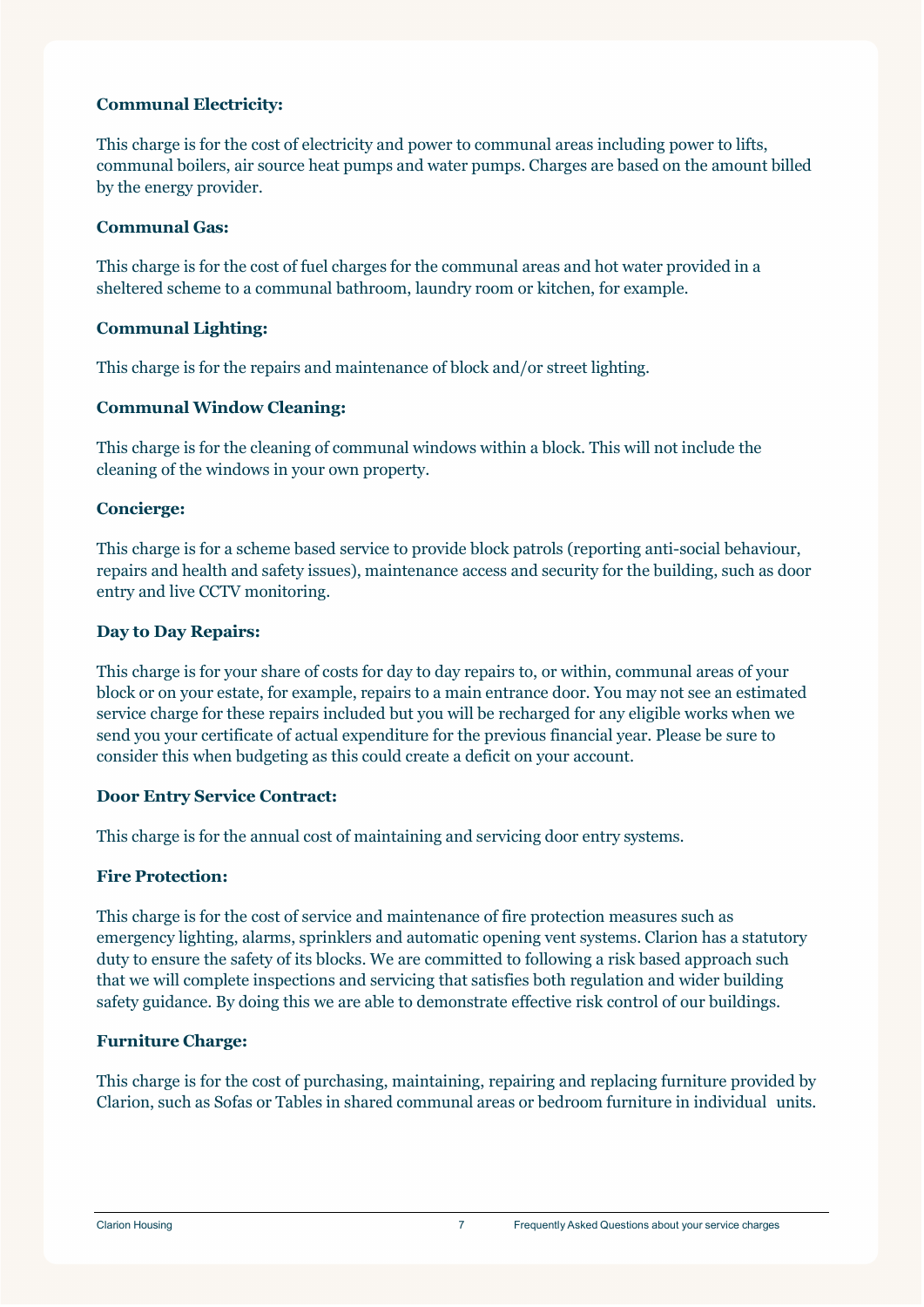#### **Grounds Maintenance Contract:**

This charge is for the cost of maintaining the grounds of the estate around or near to your property. This includes services such as grass cutting, tree surgery and maintenance of flowerbeds. External contractors or our own Grounds Maintenance Operatives may carry out this work.

#### **Grounds Maintenance Non Contract:**

This charge is for costs where grounds maintenance services have occurred outside of an agreed contract.

#### **Intensive Housing Management:**

This charge is for the provision of an intensive housing management service, delivered to residents, in our LiveSmart and Supported Housing schemes. This includes the management of scheme facilities, providing additional onsite guidance, and arranging for activities such as repairs to be carried out. The charge is applied to elements of service which are required in a scheme setting, but which would not be required in someone's family home.

#### **Laundry Service:**

This charge is for servicing and providing washing and/or drying appliances and the repair and/or replacement of equipment, if beyond repair.

#### **Lifts:**

This charge is for the cost of servicing and maintenance carried out, to ensure that lifts or stair lifts are in good working order.

# **Lightning Protection:**

This charge is for protection to the building in the event of a lightning strike.

# **Major Works (applicable to homeowners only):**

This charge is for Major works costs, for planned or cyclical maintenance such as roof replacements, new lifts, external redecoration and redecoration of communal areas inside a building. Before any major works are started we will consult with shared owners and leaseholders in accordance with Section 20 Legislation and advise how much the work is estimated to cost.

#### **Management Fee (applicable to homeowners only):**

This charge is for management fees; we charge management fees to some of our homeowners, to cover our costs of managing the relationship with you as set out in your lease or freehold transfer. We set the charge dependent on the property type and the services we provide. The management fee covers our costs for:

managing the lease obligations;

collecting rent and service charges;

consulting leaseholders on repair work and long-term contracts;

investigating and where necessary taking action on breaches of the lease; and

undertaking inspections to ensure compliance with statutory requirements.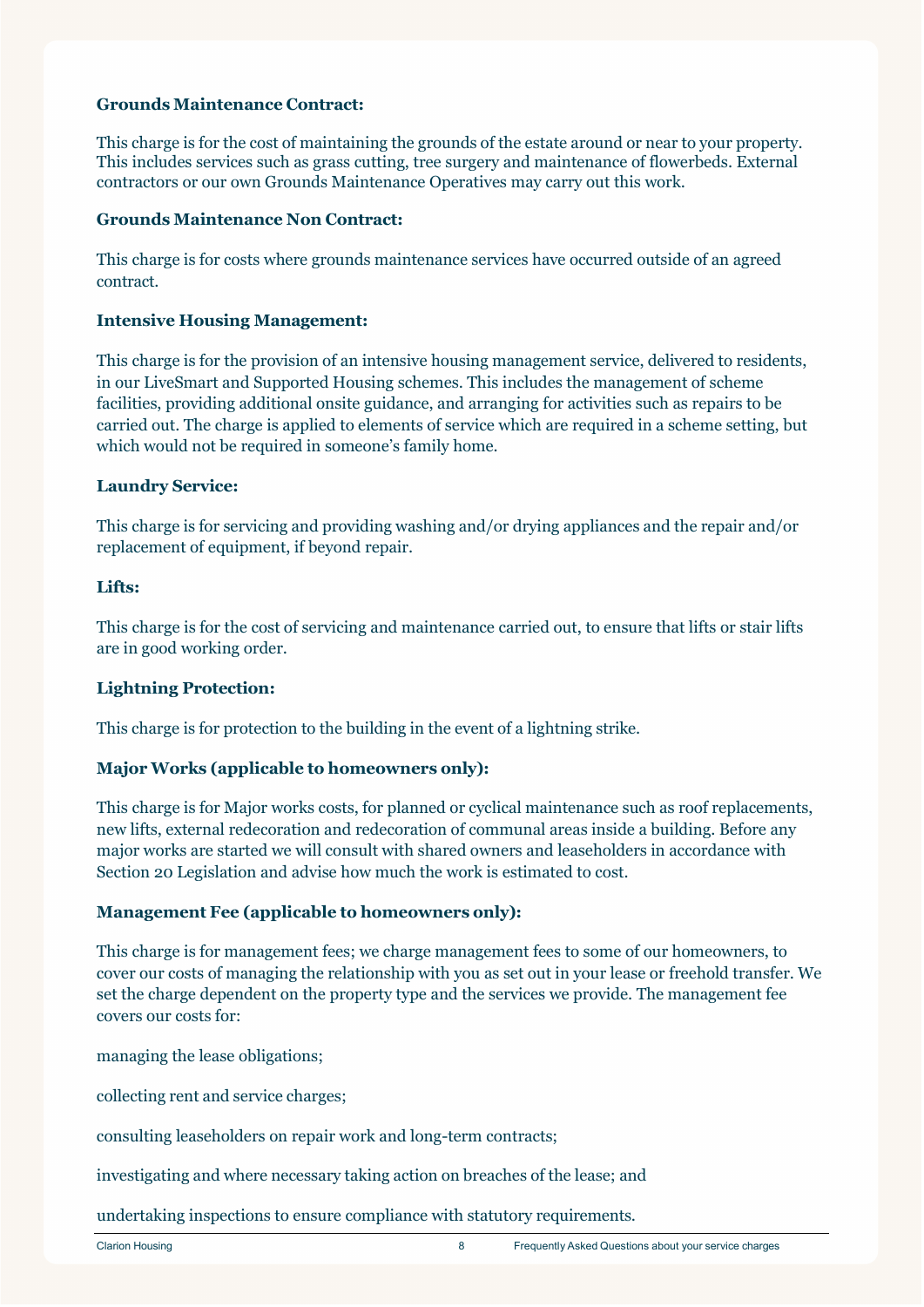#### **Managing Agent Services:**

This charge is for Managing Agent services; in some cases, the freehold is not owned by Clarion and we work with a managing agent who works on behalf of the freeholder to provide a range of services for the estate. Clarion is charged by the managing agent for the cost of these services, which are then recharged through service charge in line with your lease or tenancy agreement. If you would like more information about the services charged for, please do not hesitate to get in touch and we will be able to provide a copy of the managing agent's accounts to you.

#### **Personal Electricity:**

This charge is for electricity consumed within a property by an individual resident or owner.

#### **Personal Heating & Hot Water:**

This charge is for gas consumed within a property by an individual resident or owner.

#### **Pest Control:**

This charge is for any costs incurred in clearing pests from communal areas, or where there is a risk of infestation from an individual property to communal areas, including pesticides and pest control contracts.

# **Portable Appliance Testing:**

This charge is for periodic checks of electrical installations for the supply of electricity to the common parts of a building and equipment such as the lift.

#### **Provision of Mechanical and Electrical:**

This charge is for the provision of a facility within your block, which is usually managed by the Mechanical and Electrical Team at Clarion, for example the provision of CCTV, door entry phone, TV aerial or fire safety equipment. The cost of providing this service would have been calculated by dividing the cost of the installation by its life expectancy. If you were a former Circle resident you would previously have seen the item charged in the description but now this shows under the one service charge cost stated above.

#### **Provision of Other Equipment:**

This charge is for the provision of other equipment which would have been calculated by dividing the cost of installation by its life expectancy. This could be items such as salt bins and equipment in drying areas and also covers the maintenance of the equipment. If you were a former Circle resident you would previously have seen the item charged in the description but this now shows under the one service charge cost stated above.

#### **Refuse Collection:**

This charge is for the cost of removing large objects dumped or disposed of around the estate and/or block when we are unable to identify and prove who was responsible for leaving it there. This could be a fly tipping incident, for example. It is not the removal of general domestic household waste collected from general refuse bins by your local authority.

#### **Roof Top Safety:**

This charge is for the cost of servicing and maintenance of fall arrest equipment used for roof maintenance and window cleaning.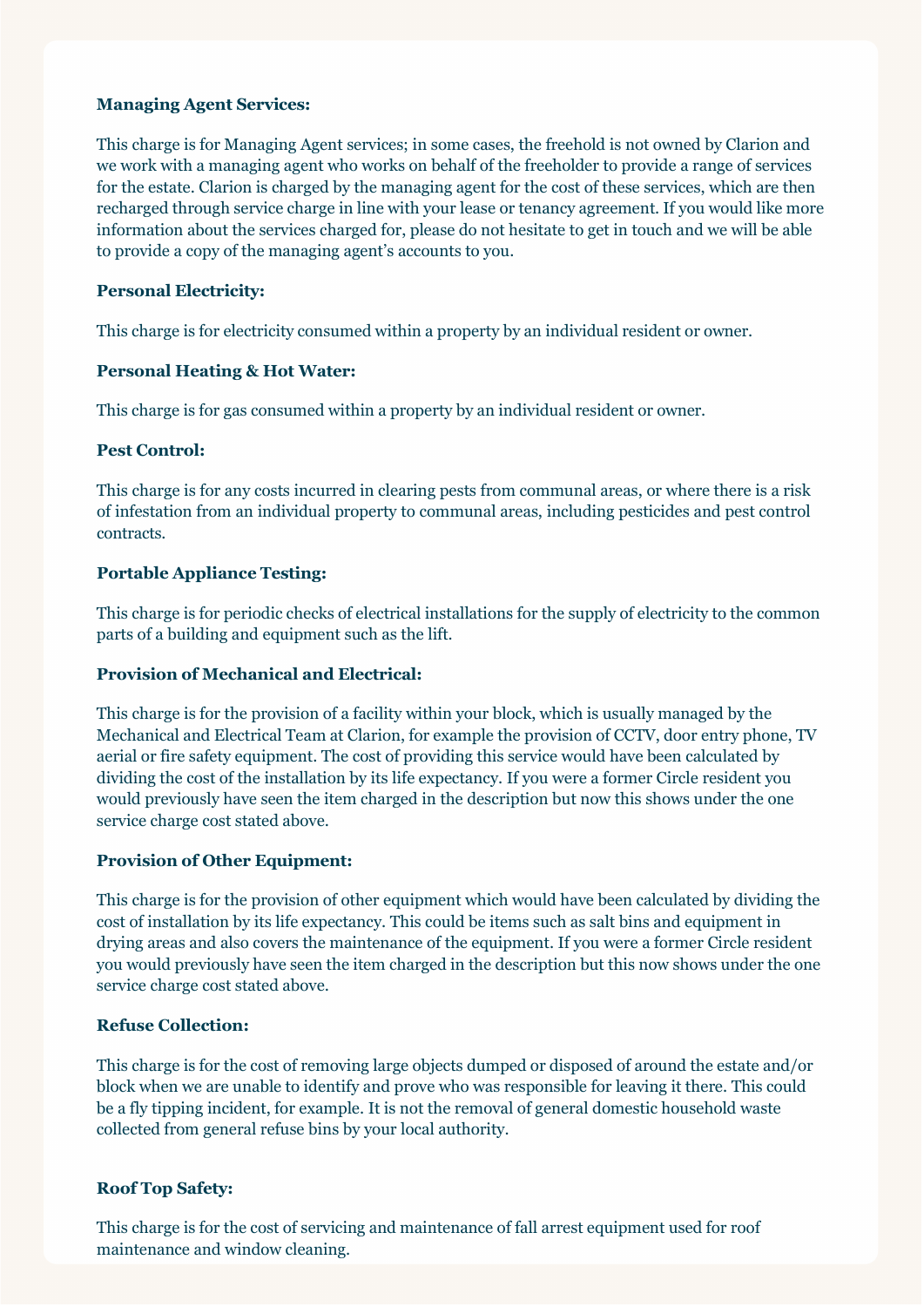Clarion Housing **Calcular Clarion Housing Prequently Asked Questions about your service charges**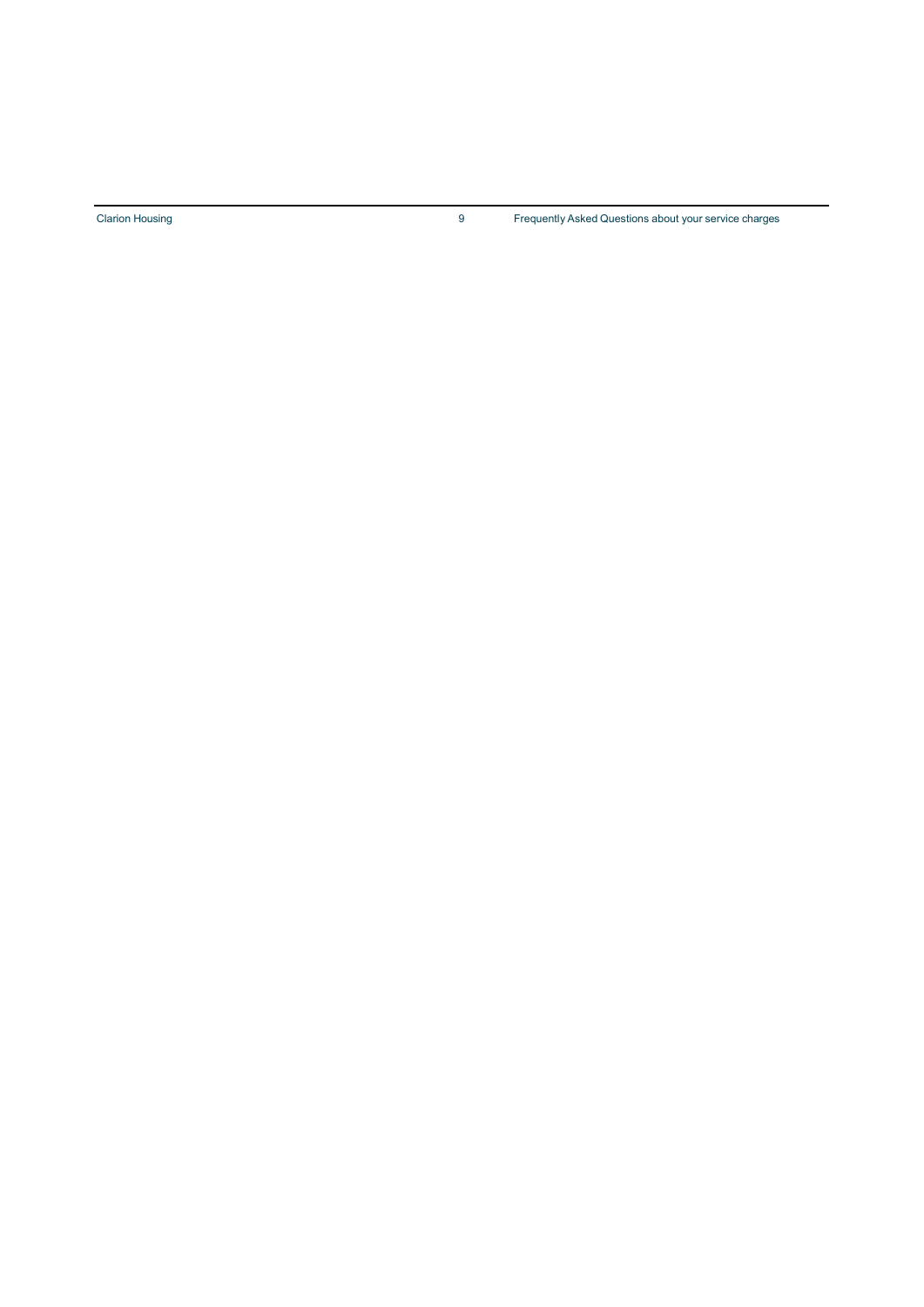#### **Sewer/Surface Pump Servicing Contract:**

This charge is for the cost of maintaining and servicing the waste water/sewerage plant and system serving your home (this only applies if you are not connected to a main sewerage system paid for to a Water Authority). This also includes any repairs that may be required.

#### **Sinking Funds:**

In many leases there is a provision for Clarion to collect payments in advance to create a 'Sinking Fund' (this is sometimes referred to as a Reserve Fund). The purpose of a Sinking Fund is to build up a pot of money to contribute to the cost of any work that may be needed but that does not happen regularly. This would primarily be works deemed as major work, such as structural work or a lift replacement, or planned maintenance such as redecorations to a block.

Sinking Funds help to make the cost of major work more manageable. Leases may state how much is to be contributed each year, but usually they do not, and therefore Clarion decides how much the contributions should be. The level of contributions are assessed with reference to the age and condition of the building and likely future cost estimates, with an allowance for VAT and fees included.

Sinking Funds will earn interest and will be held in a special account. They are collected on behalf of the property and any contributions to the Sinking Fund are not repayable when a flat is sold. Following the completion of works the total costs will be calculated and you will be charged for your individual proportion of the works, based on the terms of your lease. The fund is only accessed at the point works are charged to you – you will be informed of when your Sinking Fund will be used and kept advised of how much is in the fund on an annual basis.

#### **Security Service:**

To provide security patrols and concierge services, as part of 24 hour static security service team, in order to maintain a safe and secure environment at residential blocks in London. To identify, disrupt and detect criminal or anti-social activity and work with stakeholders to resolve. Ensure that residential blocks are safe and secure by patrolling property, controlling access, monitoring and downloading CCTV and inspecting buildings and taking immediate action where appropriate.

- Work collaboratively with the Estate Services, Neighbourhood Response and Tenancy Specialist teams to ensure that residential areas are safe and secure.
- Support stakeholders in delivering resident communications or other initiatives to improve customer satisfaction and respond to emergency situations.

#### **Television Aerial Servicing Contract:**

This charge is for the cost of rent, servicing and maintenance of the communal aerial. On some blocks there will be a communal television aerial which individual properties will be connected to.

# **Water Hygiene Management:**

This charge is for the cost of testing and any associated work or maintenance required to a communal water tank. If there is a communal water tank within a block this will need to be tested for legionella bacteria.

# **Water Personal Usage:**

This charge is for water consumed within a property by an individual resident or owner.

#### **Water Pump Maintenance:**

This charge is for the cost of maintaining the cold water pumps/pump set and associated expansion vessels and control units. This only applies where your property is fed by such boosted systems. The